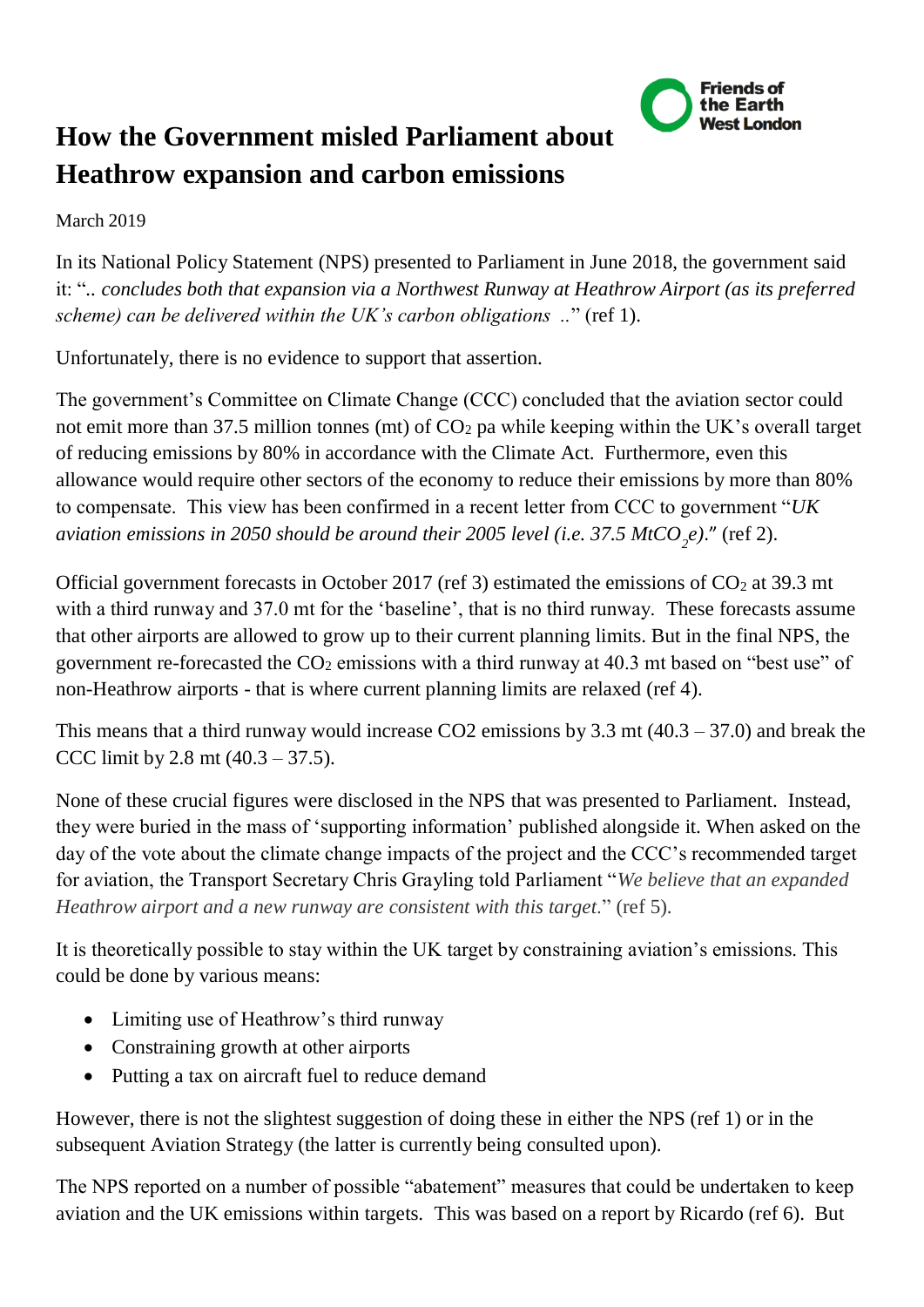the government has no intention to implement these: "*This scenario is not intended as a statement of future policy or a definitive conclusion on the most cost effective measures that are available. .. A number of policy measures are likely to be available and the scenario is merely intended to illustrate the kinds of measures that could be used and the likely magnitude of their costs*." (ref 7).

With its own forecast showing that UK targets would be broken, the government resorted to claims about 'offsetting': " *.. consider that UK aviation emissions could continue to grow unconstrained, with compensatory reductions being made elsewhere via a carbon trading mechanism in which aviation emissions could be traded with other sectors of the global economy. .. increases in emissions from flights should not be considered to be additional ... All schemes could therefore be delivered consistent with future carbon obligations*." (ref 8).

Unfortunately, there is no global trading system of any sort on the horizon, let alone one which would offset aviation's increase with genuine reductions elsewhere. While the UN has agreed a scheme called 'Corsia' to offset emissions growth from aviation above its 2020 level, it remains very unclear how effective this scheme will be. Even if it does go ahead, it will only offset a small proportion of total global aviation emissions (ref 9). And in any case, the UK's  $CO<sub>2</sub>$  targets, enshrined in the Climate Act, do not allow for offsetting. This is clearly the view of CCC: "*The final white paper should further clarify that this [37.5mt CO<sup>2</sup> pa at 2050] will be met on the basis of actual emissions, rather than by relying on international offset credits*." (ref 2).

## **Conclusions**

➢ **A 3rd runway would breach the UK's legal climate targets.**

- ➢ **To avoid this inconvenient truth, the government now claims that aviation's carbon emissions don't count because they can be offset in some other sector somewhere else in the world.**
- ➢ **In the NPS it presented to Parliament in order to obtain support for a third runway at Heathrow, the government materially misled MPs.**